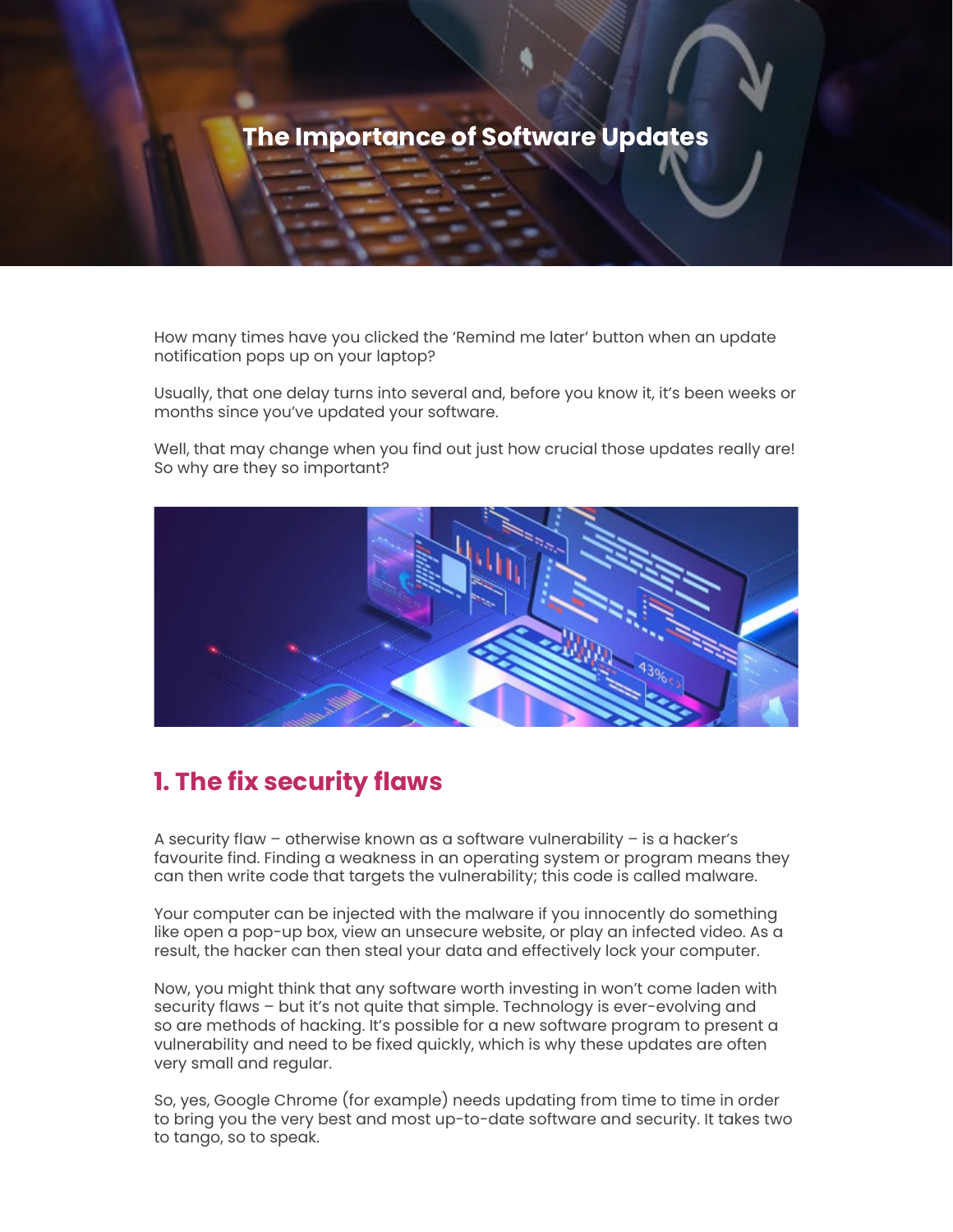## **2. They are vital for data protection**

It follows that if software updates help keep hackers out, they can in turn keep your data safe. In your personal life and in business, data protection should be a priority.

Computer viruses (quite like colds!) can spread quickly around the office. If, as a result, your customer data were to be compromised, you would have some rather expensive reparations on your hands.

Take Equifax, for example — one of America's three major credit bureaus. Due to a two-month delay in updating their software, 143 million Americans were potentially impacted by **[the large-scale data breach](https://www.mcafee.com/blogs/privacy-identity-protection/need-know-equifax-data-breach/)** in which names, addresses, birthdays, driver's licence data, and social security numbers were leaked.

These days, customers need to know that their information is in safe hands — and if it isn't, they will often simply take their business elsewhere.



## **3. They boost efficiency**

Everyone wants the best-performing version of a product. Be it a new iPhone or the latest project management tool, we want the latest and greatest. So why do we so often fall behind when it comes to software updates?

Not updating your software can cause instability, crashing, and slow performance. This is because updates don't simply fix security vulnerabilities, but they can add new functionalities and improve existing features. Developers are constantly working to make software more efficient and useful.

So for ultimate productivity, it really does pay to be on top of these updates.